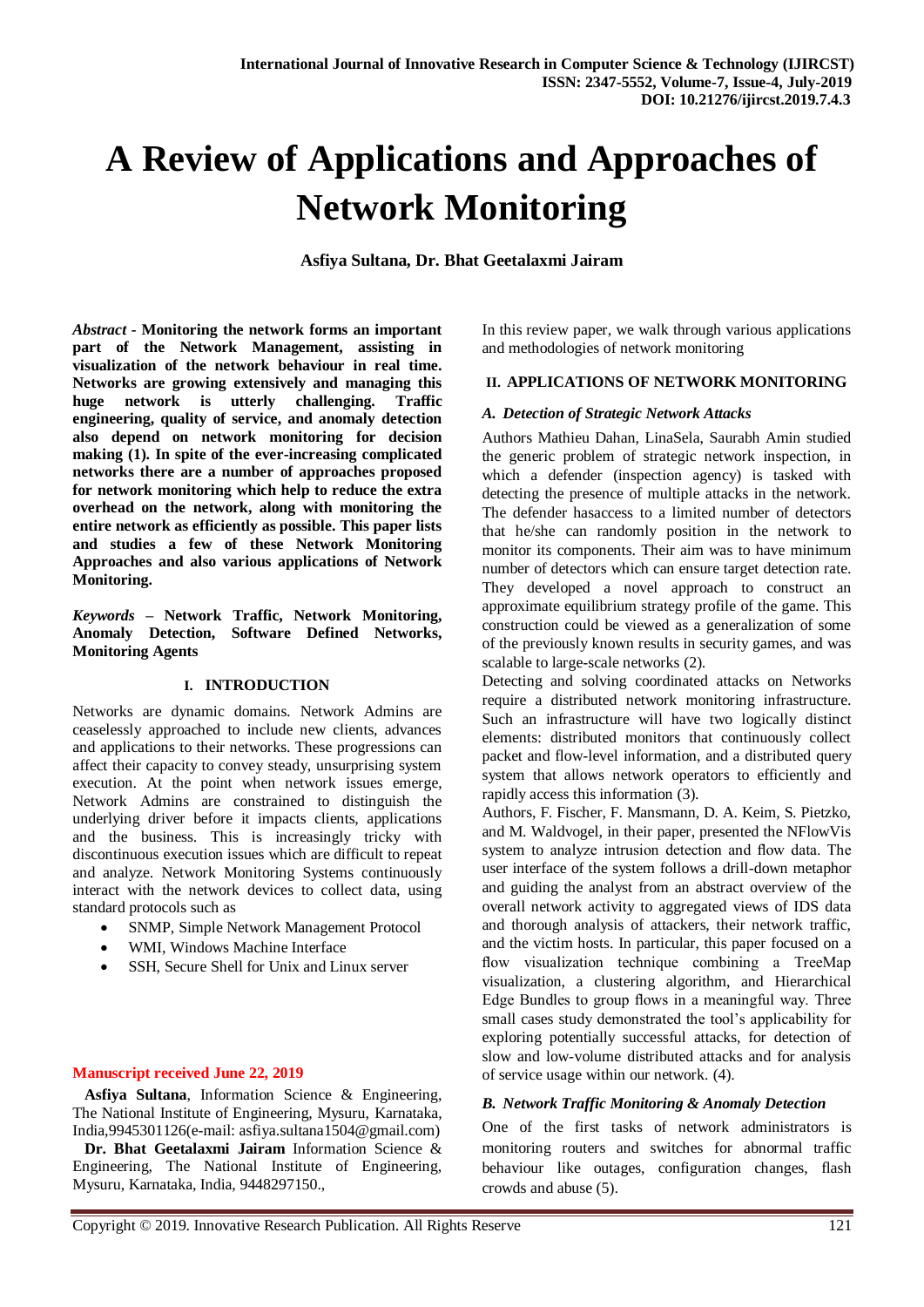In this context, an algorithm is proposed based on pattern recognition to help mobile operators to detect anomalies in real time (6).

Tracking Network behaviour and detecting abnormalities in the network traffic has emerged as a vital topic in network monitoring field to detect network attacks. As there is enormous network data flowing at any instant of time, detecting abnormalities in a user's behaviour is difficult and the existing methods face problems such as high processing, high delay and low detection rate. A study proposed a new method to increase the detection rate and efficiency. It proposed to develop a user's traffic behaviour analysis system based on a model of network traffic monitoring. It aims at developing a feature set based on characteristics of the network traffic. This feature set is optimised and used to locate the abnormalities in the network and the user creating the abnormal traffic. The experimental results show that the proposed method has a higher detection rate and lower delay in the analysis of abnormal user's traffic behaviour than that of the existing approaches (7).

A research proposes NOMAD, a scalable network monitoring framework that uses dynamic statistical properties of network traffic for anomaly detection in networks. NOMAD relies on high resolution measurements and on-line analysis of network traffic to provide real-time alarms in the elementary phase of network anomalies (8).

It uses algorithms for anomaly identification based on criteria such as source/destination addresses, packet length etc. Another similar research developed a Network Monitoring system for high-speed network traffic. They developed a general purpose platform for network monitoring for high speed networks. The developed platform formed the basis for performing complex realtime analysis such as application usage behaviour, security analysis, infrastructure planning, etc. (9).

Online network monitoring is challenging because large amount of network data cannot be captured in a finite period of time and in a limited picture. Authors J. Kim and A. Sim in their paper "A New Approach to Online, Multivariate Network Traffic Analysis", propose a new approach that offers an eminent summary of the network traffic with the multivariate analysis. With this approach, the current state of the network will display an abstract pattern compiled from a set of traffic variables, and the detection problems in traffic analysis (e.g., change detection and anomaly detection) can be reduced to a straightforward pattern identification problem (10).

# *C. Overlay Network Monitoring*

Monitoring and diagnosis of network conditions is a central problem in any network. As such It has received a lot of attention in the Internet association in general and in the context of overlay networks in particular. Independently, recent advances in network coding have shown that it is possible to increase network capacity and better share the available resources by allowing intermediate nodes to perform processing operations, in

addition to just forwarding packets. Network coding techniques can be used to improve several aspects of network monitoring in overlay networks. As a specific application, Fragouli, Christina & Markopoulou, use an approach for the well-known problem of network tomography, and in particular for inferring link loss rates from end-to-end measurements. They demonstrate that their approach will decrease the information measure utilized by probes, improve the accuracy of estimation, and reduce the complexness of choosing methods or trees to send probes  $(11)$ .

In a separate research, a tomography-based overlay network monitoring system is presented. For an overlay of n end hosts, the space of  $O(n2)$  paths can be characterized by a basis of O(n log n)paths. They selectively monitor these basis paths, and then use the measurements to infer the loss rates of all other 220 paths. Both simulation and real implementation on the Internet show that their techniques achieve accurate loss rate estimation (12).

As an improvement to this work, the authors implement and evaluate an algebraic approach for adaptive scalable overlay network monitoring. The approach works in real time, offers fast adaptation to topology changes, distributes balanced load to end hosts, and handles topology measurement errors. Both simulation and real Internet implementation yield promising results (13).

## *D. Network Monitoring and Software Defined Networks (SDN)*

Software Defined Networking guarantees to change network management tasks by separating the management plane (a central controller) from the data plane (switches).

Software-defined Networking (SDN) provides a flexible platform for the network monitoring and relies on a central controller to ask switches for traffic statistic to get a global traffic view for security (14).

Network applications use high level interface to monitor network status without being concerned about the low level details. In order to keep the switch design simple, the statistics collection mechanism is implemented as a pull based service. The frequency of polling the switches determines monitoring accuracy and network overhead (15).

New research initiatives, such as virtualization**,** softwaredefined radios**,** and software**-**defined networks; allow more flexibility for networks (16).

Programmable networks are now used extensively for the convenience they offer. Installation, Configuration and Upgrade of network elements is done programmatically. OpenNetMon, is an approach and open-supply software implementation to reveal according to-glide metrics, mainly throughput, delay and packet loss, in Open Flow networks. Usually, ISPs over-provision capability a good way to meet QoS needs from customers. Software-Defined Networking and Open Flow allow for higher network control and flexibility inside the pursuit of running networks as correctly as feasible. Where Open Flow presents interfaces to put in force exceptional-grained Traffic Engineering (TE), Open NetMon affords the monitoring vital to determine whether or not cease-to-give up QoS parameters are certainly met and provides the input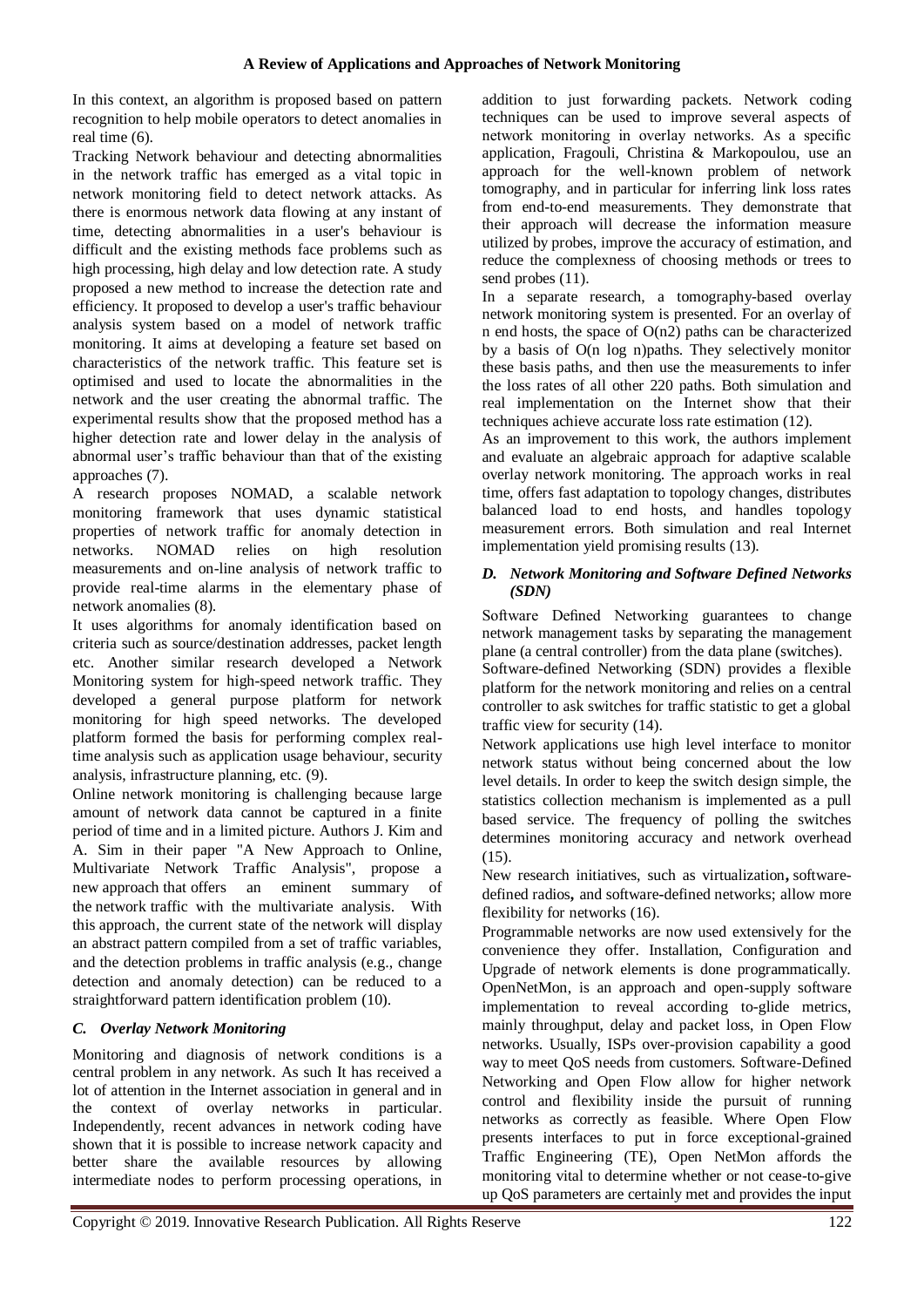for TE techniques to compute suitable paths. OpenNetMon polls area switches, i.e. Switches with go with the flow stop-points connected, at an adaptive fee that will increase whilst flow charges range among samples and reduces when flows stabilize to minimize the wide variety of queries. The adaptive rate reduces network and switch CPU overhead while optimizing measurement accuracy (17).

## *E. Monitoring a virtual network infrastructure*

Network monitoring is not an option for a production infrastructure: its administration must keep under control the utilization and the performance of the network, and applications take advantage of input from traffic sensors. One of the basic features of network monitoring in a networking-enabled IaaS is that the output should be adherent to the VLAN abstraction, and that the interface should allow access from the network administrator as well as from network-aware applications. To investigate the issues that are found in the design of a network monitoring infrastructure offered as part of an IaaS, we need to identify the activities that take advantage of its outcomes, starting from the most popular: load balancing (18).

## *F. Network Monitoring in Multicast Networks*

Information contained in robust distributed network codes can be used to deduce possible locations of link failures or losses in a network, without the overhead of additional probes. The system provides worst-case bounds regarding the relationship between failure ambiguity and the coding field size, and we characterize this relationship in more benign networks with experimental simulations. It can bind the required field size and complexity for designing a robust network code that distinguishes among a given set of failure events (19).

## *G. Monitoring Service for Wireless Sensor Networks*

Given the constrained assets of remote sensor arrange framework, information of the traffic created by every hub and administration can be of extraordinary worth. However, bookkeeping and passing on this checking data in this low-asset foundation is testing. Current observing answers for remote sensor organizes either utilize detached checking, requiring a different system, or spotlight just on identifying and investigating disappointments in the sensor arrange. A study presents FAMoS: a flexible active monitoring service to collect wireless sensor network traffic volume and distribution data. The services are provided with limited overhead and is applicable in many contexts. Each node locally collects data about network traffic and then periodically transmits the data to a backend for further analysis and processing (20).

## *H. Social Network Monitoring*

The basic idea in social network monitoring is to detect sudden changes in the behaviour of a subset of the individuals in the network. Some of the recent methods proposed for monitoring social networks are:

- 1. Control chart and hypothesis testing methods
- 2. Bayesian methods
- 3. Scan methods
- 4. Time series models (21).

## **III. APPROACHES TO NETWORK MONITORING**

## *A. Smartphone-based crowd sourcing for network monitoring*

Fine-grained monitoring is still an elusive goal because of the always growing size and complexity of today's networks. Moreover, the increased pervasively of networked applications acts as a centrifugal force that pushes monitoring to the periphery of the network. In this scenario, crowdsourcing is a possible answer to the raw power needs, whereas the smartphone platform helps to incorporate ubiquity and mobility into the mix. The term crowdsourcing has been introduced to denote the process of solving problems with the help of the masses. Differently from outsourcing, where the people hired for performing a service are external to the hiring company but their identity is still relevant, in crowdsourcing the call is open and directed to an undefined audience. Most of crowdsourcing systems are based on the Web, as it provides efficient and inexpensive collaboration tools (22).

#### *B. Use of Automata theory and Under provisioned Query Processor for Network Monitoring*

Computer networking protocols have always been appealing candidates for applications of automata theory. Not only are protocols commonly specified as finite-state automata, much of the current technology of implementing and verifying protocols relies on application of automata theory. We can consider the problem of monitoring the execution of network protocols. Suppose a given piece of computer equipment claims to implement a certain network protocol through one of its communication interfaces. A passive monitor can be introduced outside this interface that can watch all the bits travelling to and from the device under test, and check them for some properties. Such a monitor could give important information about the proper running of the protocol (23). In passive network monitoring, the statistics quotes usually show off a large top-to-average ratio. Provisioning a stream query processor to address height rates in this kind of putting may be prohibitively high priced. It is located that there are significant capacity price financial savings to provisioning a network screen for regular statistics prices rather than the most load. A look at observed that controlling the trade-off between provisioning and latency is key to enabling those cost savings (24).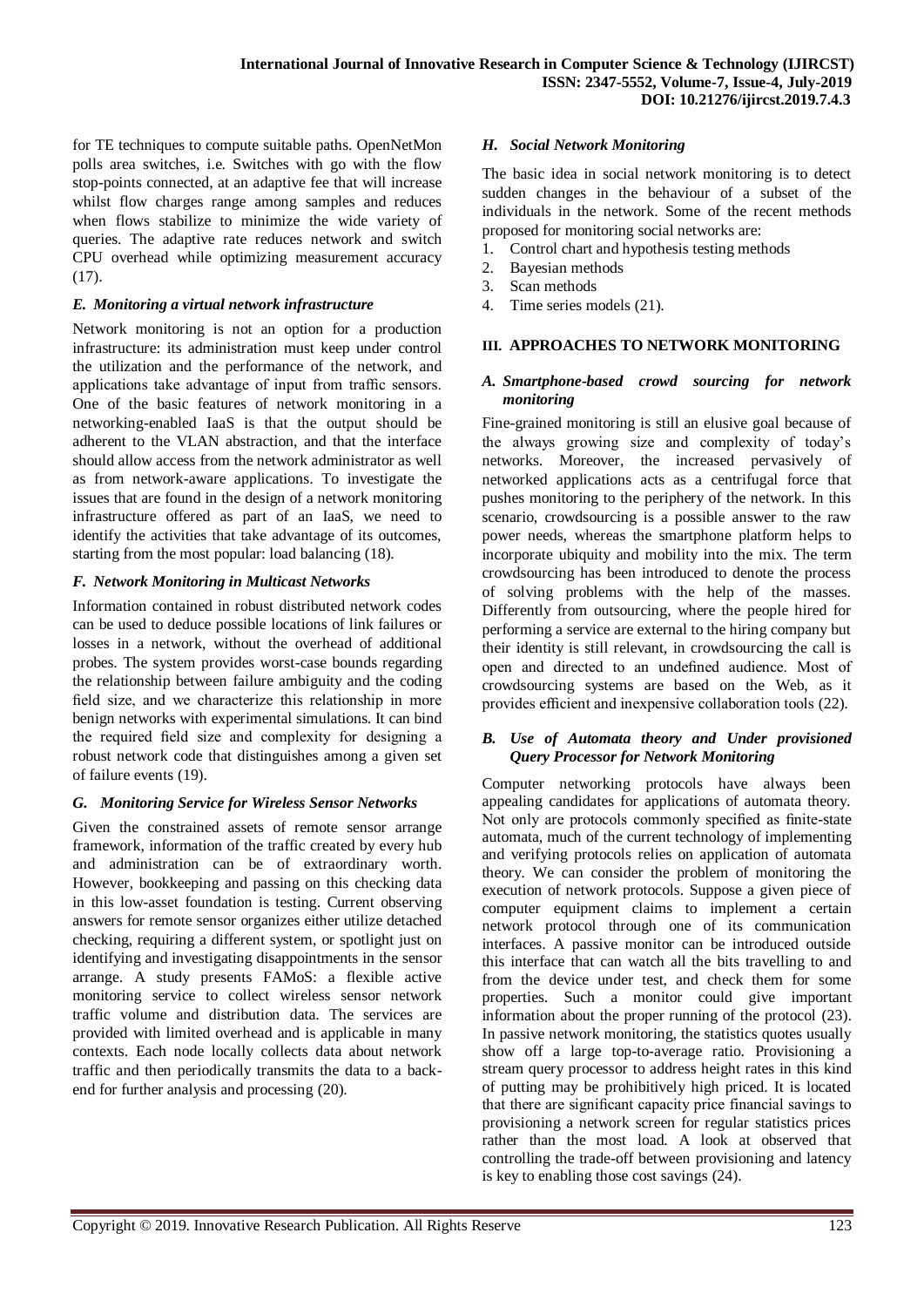

Fig. 1: A Typical Passive Network Monitoring Setup

# *C. Compressed Network Monitoring*

The idea is to accurately monitor performance metrics (e.g., end-to-end delays in an IP network or bit-error rates in an all-optical network) on a collection of  $n_p$  end-to-end paths using measurements on a subset of these paths. The size of the subset,  $n_s \leq n_p$ , is (ideally) much smaller than the total number of paths (25).

Monitoring end-to-end network properties is often useful to visualize the overall performance of the network. Since, the networks are vast; the measurement of end-to-end properties is not feasible. A study shows that end-to-end network properties may be accurately predicted in many cases using a significantly smaller set of carefully chosen paths than needed for exact recovery (26).

In applications such as routing, each node needs to have information about the current status of the entire network. This itself generates a lot of overhead in the network. A model is proposed in which nodes pick up information from measurements generated by other nodes, an upper bound is derived for the number of measurements that each node must generate, such that the expected number of measurements observed by each node is sufficient to provide a global view of the entire networked data (27).

# *D. Immersive Network Monitoring*

An immersive network monitoring system is used for realtime and retrospective analysis of network traffic. The 3-D representations are designed from the perspective of monitoring traffic at an administrative boundary between the Internet and an internal network. The user is provided with multiple ways of exploring the environment and interrogating visual objects for additional information and synchronizing the environment with external analysis tools. The system has been used on complete data from multiple sites for purposes of situational awareness and detecting and analyzing traffic patterns for anomalous behaviour. The system can present traffic in near real-time or can move back and forth in archived data at any time scale. The use of an animated, immersive, 3dimensional environment with physical metaphors allows us to display large volumes of data from disparate sources as well as data with high degrees of dimensionality. The system provides visual representations that allow analysts, operators, and researchers to explore and discuss network issues in a rich and intuitive environment (28).

# *E. Network Traffic Monitoring using Graphs*

Monitoring network traffic and detecting undesirable applications has come to be a tough hassle, considering the fact that many programs obfuscate their traffic using unregistered port numbers or payload encryption. Apart from some notable exceptions, maximum traffic monitoring tools use two varieties of techniques: (a) preserving traffic records such as packet sizes and interarrivals, flow counts, byte volumes, and so on., or (b) reading packet content. Two essential features in network monitoring tools dealing with vast amounts of network data are aggregation and the ability to spot patterns. TDGs represent a natural extension of previous approaches that have aggregated at the packet, flow, and host levels by aggregating across nodes. The aggregation across nodes also reveals patterns of social interaction across nodes that are specific to applications. These interaction patterns or graph structures can then be used to visually and quantitatively monitor existing applications and potentially detect concealed applications and malcode. Assuming that not many diverse applications use the same port number, port-based TDGs can be used to identify the type of application utilizing a given port (29).

Monitoring network traffic and classifying applications are essential functions for network administrators. These tasks are becoming increasingly challenging: (i) many applications obfuscate their traffic using nonstandard ports, and (ii) new applications constantly appear. It suggest the needs for behavioral-based approach, where the detector look for basic behavior of the applications that are both intrinsic to the application and distinct from normal traffic. Identifying intrinsic behaviors makes, it is difficult for application writers to disguise such behaviors without defeating the very purpose of the application. A graphbased representation of network traffic which captures the network wide interactions of applications is proposed. In these graphs, nodes are individual IP address and edges between nodes represent particular communications (30). Most of the Network Monitoring Solutions include direct measurements of parameters or work on inference, which are usually affected by low precision data or high network overhead. Different from those approaches, we are able to mix the direct measurements offered by software defined network (SDN) and logical thinking techniques supported network pictorial representation to derive a hybrid network monitoring scheme; it can strike a balance between measurement overhead and accuracy (31).

# *F. Using Agent Mobility for Large-scale and Dynamic Network Monitoring*

As networks are becoming pervasive, there is great importance of collecting efficient information for monitoring, maintenance, fault handling, performance evaluation and so on. Distributed monitoring systems manage to deal with scalability issues only to a limited extent, but cannot deal with highly dynamic networks. A study presents an active distributed monitoring system based on mobile agents. Agents are used as area monitors, which are not bound to any particular network node that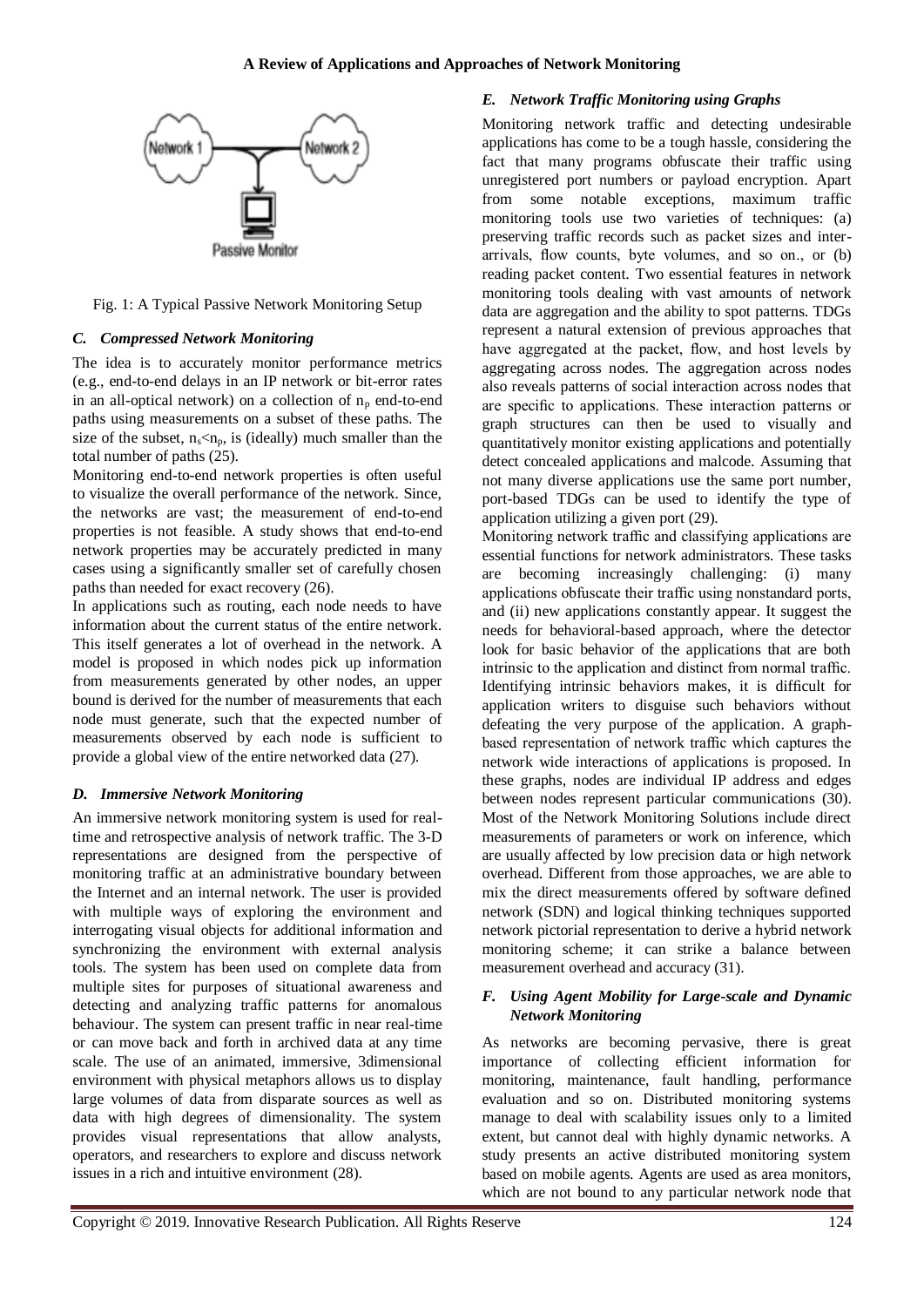can "sense" the network, and move around to get better location accuracy. Simulations demonstrate the capability of this approach to cope with large-scale systems and dynamic network conditions (32).

Network Monitoring approaches need to be flexible enough to scale up, as the networks are growing on a rapid pace. One such network monitoring framework is called VISUM. It relies on a distributed set of agents within the network to monitor network devices and store the collected information at data repositories. VISUM's key features are its extensibility for new functionality and its seamless support for new devices and agents in the monitoring framework (33).

## *G. Remote Network Monitoring Using SDN technologies*

The communication networks are constantly changing these days by becoming bigger and more complex (34). As the complexity of the networks grows, the necessities for a better monitoring grow. The conventional methods for network monitoring cannot meet these new demanding situations. Better network monitoring solutions can be put in force by using Software Defined Networking technologies. The efficiency of the proposed solutions can be determined by comparing its performance with any traditional network monitoring method.

## *H. Network Monitoring using System-level Diagnosis*

System-level Diagnosis includes testing a given system to identify which units of the system are faulty and which are fault-free. This diagnosis is applied to LAN, WAN and wireless network monitoring. Most of the diagnosis models assume that, a fault-free tester is used to test if the given unit is fault-free or not. As most real systems are not synchronous, this assumption is actually hard to implement in practice, and thus results in a probabilistic solution (35). A study proposes that a fault-free tester may not correctly determine the state of the tested unit. It proposes that network monitoring can be done using imperfect tests.

## *I. Network Monitoring using Real-time Dynamic Information*

Networks have been growing ever since they were created. As the size of the networks is massively increasing, monitoring and management of these networks is no longer possible with human effort. Automated network monitoring and management is used to do the job. To keep track of the network traffic, polling is generally used, to poll the network agents for information. This approach increases the load on the network with request-response messages. An efficient way to get real-time information dynamically would be for the agents to send the network information to management entities without the need of request messages. In this approach, each agent decides its monitoring period and sends the same the management station. Thenthe manager collects them and approves every agent's amount while not modification or adjusts it supported the full traffic generated by observation messages (36).

The agents receive a response from the management station about their monitoring period, according to which they send the network information to the latter. A system is proposed to serve as an experimental testbed for determining the efficacy of different human factors and machine learning initiatives on operator performance in network monitoring (37).

This helps to create an adaptive and automated userinterface for network monitoring systems. A study proposed a Computer and Network Asset Manager (CNAM), a network management application, which helps enterprises to have overall updated information about their IT infrastructure at any instant of time. CANM collects information on all hardware components of the network instruments that are on the network (38) and the user is able to view the real-time data via the interface and also can give relevant input to the system.

# *J. Network Monitoring using M2M sensor systems*

An approach was proposed for a network management and monitoring system that will use Machine-to-Machine (M2M) sensor systems, reducing costs through fast isolation of a subpart of the network that is not functional (39). The system consists of a low-cost sensor, with an integrated M2M interface and a web server for management and monitoring of the network. The system aims at integration of data from various network elements and sensors together with the existing systems for managing and monitoring the network, for a better utilization of the collected data.

# *K. Identifying disruptive routers*

Attackers usually target routers in a network to misroute or drop packets passing through those routers. A protocol named WATCHERS is proposed which detects routers that misroute or drop packets passing through them. A WATCHER relies on the principle of conservation of flow in an exceedingly network: all information bytes sent into a node, and not destined for that node, are expected to exit the node WATCHERS tracks this flow and detect routers that violate the conservation principle. (40).

## *L. Network Monitoring and Scalability*

Monitoring the network is a vital component of network operation, but as the networks grow in size, monitoring systems tend to create a significant overhead in the network. A research shows that measurement correlation often exhibited in real networks can be successfully exploited to reduce the network monitoring overhead, it proposes an online adaptive measurements technique with which a subset of nodes are dynamically chosen as monitors while the measurements of the remaining nodes are estimated using the computed correlations (41).

InfiniBand (IB) is communication standard used in highlevel computing. As the size of the InfiniBand network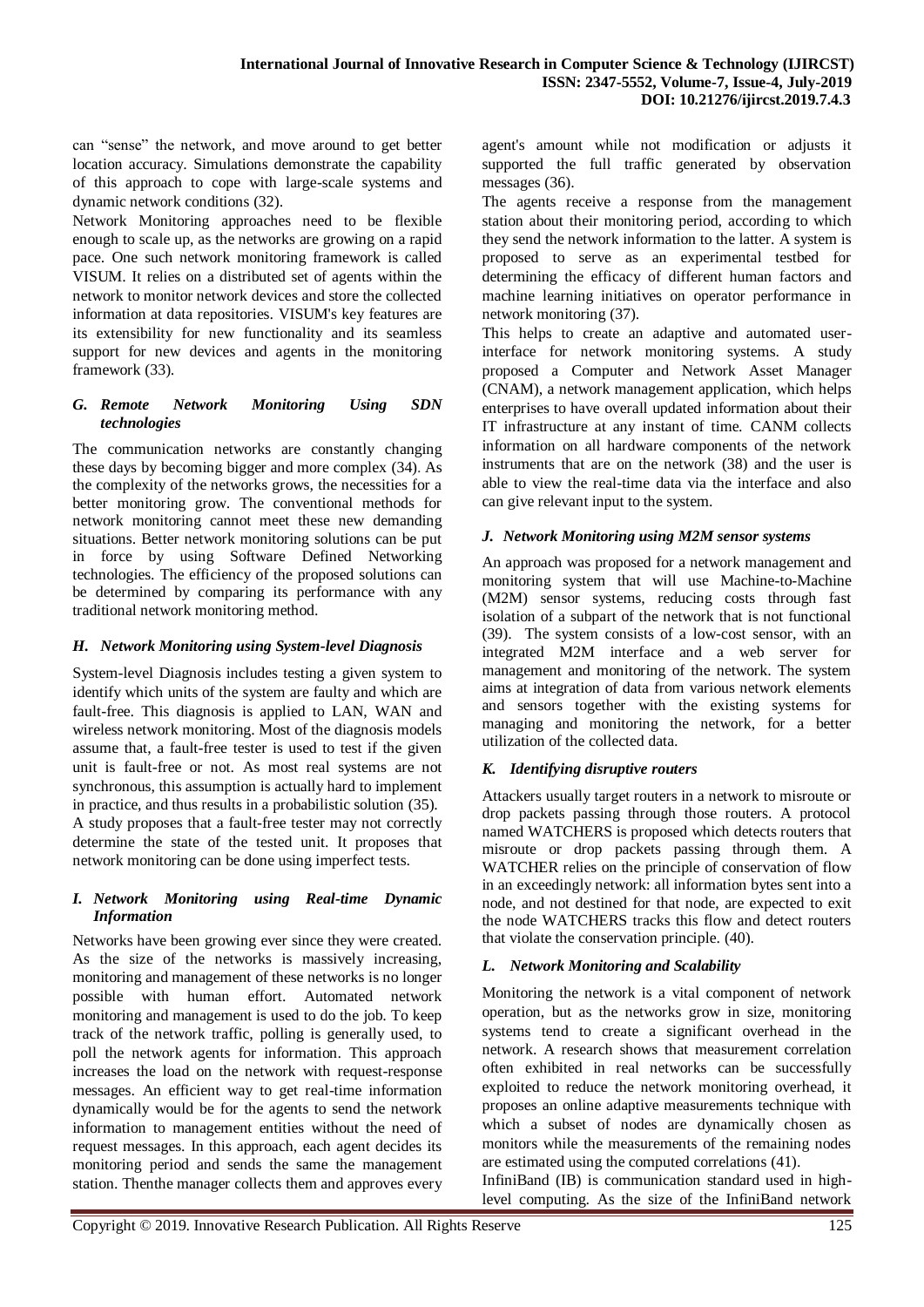grows, predicting the network behavior becomes difficult. Also, there are no efficient approaches that enable the visualization of the network operation and performance in a dynamic way. One of the researches proposed a Monitoring tool – INAM. The tool monitors and analyses InfiniBand clusters and collects information specified by the InfiniBand (42). The system provides a web interface to view the performance of various network components as well as the whole network in real time.

## **IV. SUMMARY AND CONCLUSION**

In this paper, we have summarized a few of the Network Monitoring applications to show the variety of areas wherein Monitoring is involved ,the review includes fields like Social networks, Overlay Networks, InfiniBand etc. It also focuses on the review of numerous approaches, proposals, tools and the systems that try to accomplish the monitoring of the entire network in an efficient way, reducing the overhead, latency, maximizing the precision rate, minimizing the error rate and thereby delivering the service in a cost-effective manner and competent way.

## **REFERENCES**

- [1] P.-W. Tsai, C.-W.Tsai, C.-W.Hsu, and C.-S. Yang, "Network Monitoring in Software-Defined Networking: A Review," IEEE Systems Journal, vol. 12, no. 4, pp. 3958–3969, Dec. 2018.
- [2] Mathieu Dahan, LinaSela, Saurabh Amin, "Network Inspection for Detecting Strategic Attacks". Published on Oct 14, 2018in arXiv: Computer Science and Game Theory
- [3] Xin Li, Fang Bian, Hui Zhang, C. Diot, R. Govindan, Wei Hong Hong, and G. Lannaccone, "Advanced Indexing Techniques for Wide-Area Network Monitoring," 21st International Conference on Data Engineering Workshops (ICDEW'05), 2005.
- [4] F. Fischer, F. Mansmann, D. A. Keim, S. Pietzko, and M. Waldvogel, "Large-Scale Network Monitoring for Visual Analysis of Attacks," Lecture Notes in Computer Science, pp. 111–118.
- [5] P. Barford and D. Plonka, "Characteristics of network traffic flow anomalies," Proceedings of the First ACM SIGCOMM Workshop on Internet Measurement - IMW '01, 2001.
- [6] M. Mdini, A. Blanc, G. Simon, J. Barotin, and J. Lecoeuvre, "Monitoring the network monitoring system: Anomaly Detection using pattern recognition," 2017 IFIP/IEEE Symposium on Integrated Network and Service Management (IM), May 2017.
- [7]Y. Lai, Y. Chen, Z. Liu, Z. Yang, and X. Li, "On monitoring and predicting mobile network traffic abnormality," Simulation Modelling Practice and Theory, vol. 50, pp. 176–188, Jan. 2015.
- [8] R. Talpade, G. Kim, and S. Khurana, "NOMAD: traffic-based network monitoring framework for anomaly detection," Proceedings IEEE International Symposium on Computers and Communications (Cat. No.PR00250).
- [9] B. Kurt, E. Zeydan, U. Yabas, I. A. Karatepe, G. K. Kurt, and A. T. Cemgil, "A Network Monitoring System for High Speed Network Traffic," 2016 13th Annual IEEE International Conference on Sensing, Communication, and Networking (SECON), Jun. 2016.
- [10] J. Kim and A. Sim, "A New Approach to Online, Multivariate Network Traffic Analysis," 2017 26th International Conference on Computer Communication and Networks (ICCCN), Jul. 2017.
- [11] Fragouli, Christina &Markopoulou, A. (2005) "A network coding approach to overlay network monitoring".
- [12] Y. Chen, D. Bindel, and R. H. Katz, "Tomographybased overlay network monitoring," Proceedings of the 2003 ACM SIGCOMM conference on Internet measurement - IMC '03, 2003.
- [13] Y. Chen, D. Bindel, H. Song, and R. H. Katz, "An algebraic approach to practical and scalable overlay network monitoring," ACM SIGCOMM Computer Communication Review, vol. 34, no. 4, p. 55, Oct. 2004.
- [14] S.-H. Shen, "An Efficient Network Monitor for SDN Networks," ACM SIGMETRICS Performance Evaluation Review, vol. 46, no. 2, pp. 95–96, Jan. 2019.
- [15] S. R. Chowdhury, M. F. Bari, R. Ahmed and R. Boutaba, "PayLess: A low cost network monitoring framework for Software Defined Networks," 2014 IEEE Network Operations and Management Symposium (NOMS), Krakow, 2014, pp. 1-9.\
- [16] D. F. Macedo, D. Guedes, L. F. M. Vieira, M. A. M. Vieira, and M. Nogueira, "Programmable Networks—From Software-Defined Radio to<br>Software-Defined Networking." IFFE Software-Defined Networking," Communications Surveys & Tutorials, vol. 17, no. 2, pp. 1102–1125, 2015
- [17] N. L. M. van Adrichem, C. Doerr, and F. A. Kuipers, "OpenNetMon: Network monitoring in OpenFlow Software-Defined Networks," 2014 IEEE Network Operations and Management Symposium (NOMS), May 2014.
- [18] A. Ciuffoletti, "Monitoring a virtual network infrastructure," ACM SIGCOMM Computer Communication Review, vol. 40, no. 5, p. 47, Oct. 2010.
- [19]T. Ho, B. Leong, Yu-Han Chang, Yonggang Wen, and R. Koetter, "Network monitoring in multicast networks using network coding," Proceedings. International Symposium on Information Theory, 2005.ISIT 2005.
- [20] J. Maerien, P. Agten, C. Huygens, and W. Joosen, "FAMoS: A Flexible Active Monitoring Service for Wireless Sensor Networks," Lecture Notes in Computer Science, pp. 104–117, 2012.
- [21] Woodall, William & Zhao, Meng&Paynabar, Kamran & Wilson, James. (2016). An Overview and Perspective on Social Network Monitoring. IISE Transactions.49. 10.1080/0740817X.2016.1213468.
- [22] A. Faggiani, E. Gregori, L. Lenzini, V. Luconi, and A. Vecchio, "Smartphone-based crowdsourcing for network monitoring: Opportunities, challenges, and a